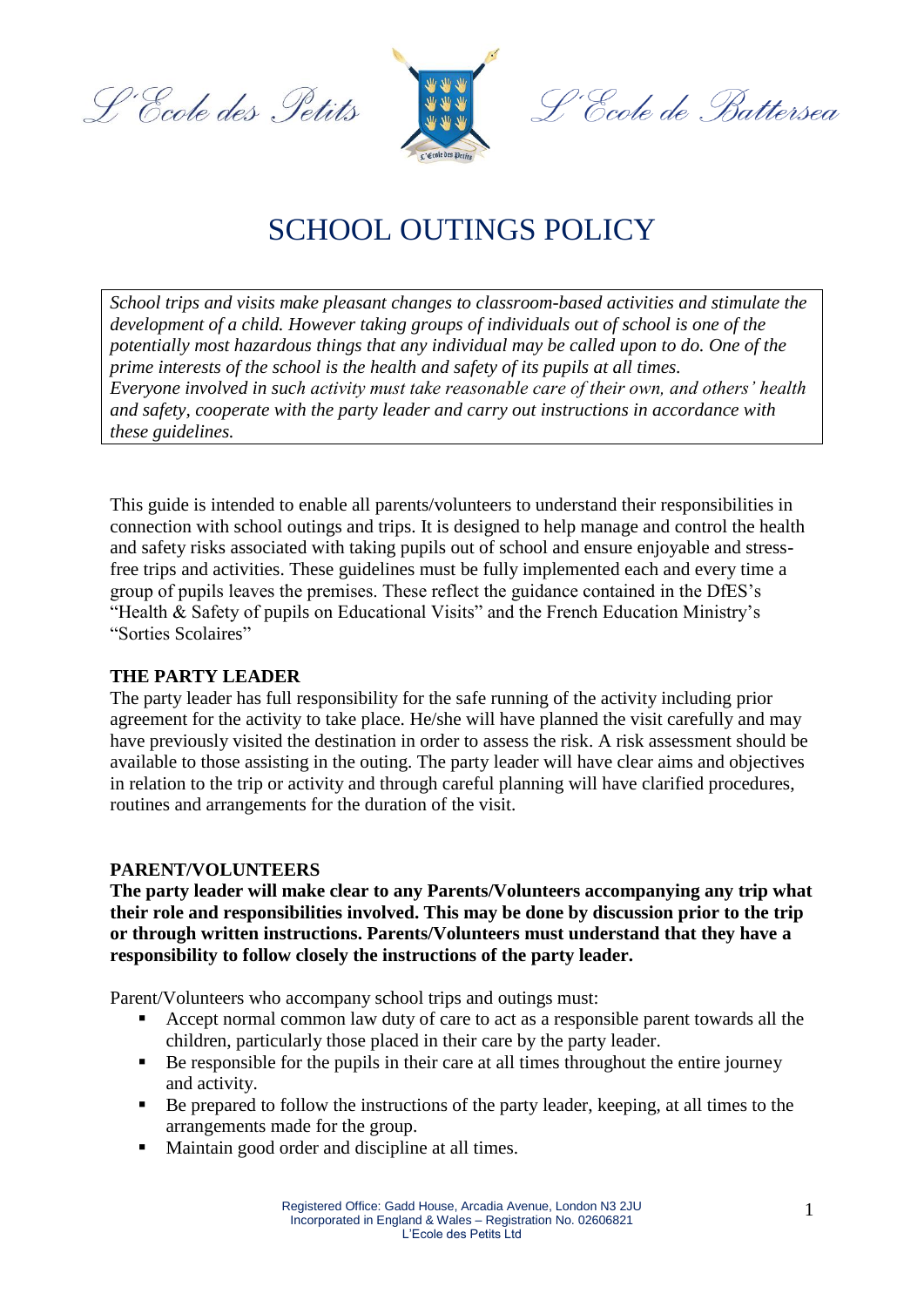L'Ecole des Petits



L'Ecole de Battersea

**The success of most educational visits relies upon the good services and willingness of Parents and volunteers to accompany the trip. At L'Ecole des Petits, we greatly value the contribution and effort that so many parents/volunteers make in helping the school to organise so many and such varied outings for our pupils. This guide is designed to ensure that our trips and outings are educationally worthwhile, enjoyable and above all safe for pupils and adults involved.**

# **SCHOOL JOURNEYS**

This guide is intended to enable all staff to further understand their legal obligations and responsibilities in connection with school outings and trips. It is designed to help you to manage and control the health and safety risks associated with taking pupils out of school. These guidelines must be fully and properly implemented each and every time a group of pupils leaves the premises.

This paper covers:

- The purpose and types of school trip
- Legal responsibilities
- Staff: pupil ratio
- Risk assessment

This information should be used in conjunction with union documents and any other specialist advice from professional bodies.

## **General warning**

**Taking groups of pupils out of school is one of the most potentially hazardous things that any teacher may be called upon to do so. All schools have a responsibility to produce guidelines on the procedures for trips, transport and outside activities relating to age and stage development of the pupils.** 

**Employees must take reasonable care of their own and others' health and safety, cooperate with their employers, carry out activities in accordance with training and instructions and inform the employer of any serious risk.**

**Teachers have a common law duty to act with care as befits a trained and experienced professional.**

## **PARTY LEADER**

The party leader has full responsibility for the safe running of the activity including prior agreement for the activity to take place, following guidelines laid down and ensuring that all participants are aware of their roles.

We must do the following:

- Understand the importance of carrying out risk assessment for all school trips and outings.
- Provide the best off-site protection for staff and pupils.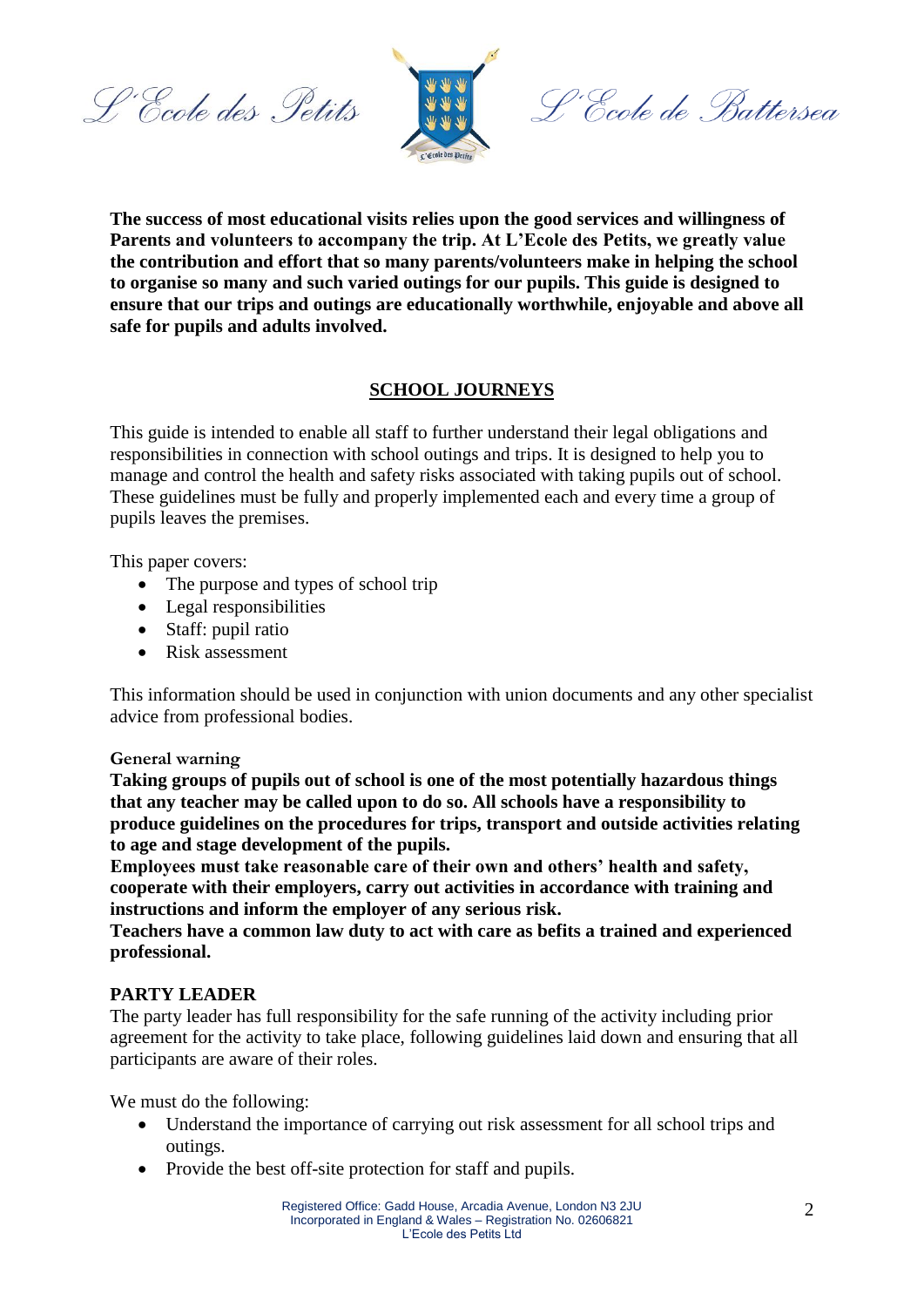L'Ecole des Petits



L'École de Battersea

- Ensure that identified procedures are correctly followed.
- Provide parents with reassurance that one of the prime interests of the school is for the health and safety for their pupils.
- Cover ourselves legally and enable us to consider legal requirements in relation to best practice.
- Ensure successful, enjoyable and stress-free trips and activities.
- Ensure high standard/high-quality visits.
- Ensure we have clear aims and objectives in relation to the trip or activity.
- Ensure adequate preparation.
- Identify the relationship of trips and other outside activities to the curriculum.
- Clarify procedures and lines of responsibility.
- Consider arrangements for children travelling safely to and from school.
- Consider safety education as part of the curriculum.
- Identify the additional training needs of staff.
- Identify the resource needs.
- Enable all costs to be evaluated and taken into account.

# **THE PURPOSE OF SCHOOL TRIPS**

- To stimulate the mental, spiritual and physical development of the child,
- To enable the child to spend time intelligently and happily, sharing experiences with the others.
- To enable the child to acquire resourcefulness, initiative and self-reliance and to become more aware of the risks of everyday life when outside the school environment.
- To enable children to develop social skills.
- To fulfil the requirements of the NC orders/ ELGs.

**School trips and visits make pleasant changes to classroom-based activities and stimulate the development of the whole child.**

# *TYPES OF SCHOOL TRIP*

- Short visits close to school (library, local shop or factory, field study)
- Visits to places of educational interest some distance from school (farm, museum, sites of historical or geographical interest)
- Visits to other schools (for sports or drama events)
- Charity walks or sponsored events
- Evening visits to theatre or cinema visits to residential centres and study courses
- Visits to outdoor activity centres

 **All school trips and visits require meticulous planning and organisation. Assess the potential dangers and plan to avoid them.**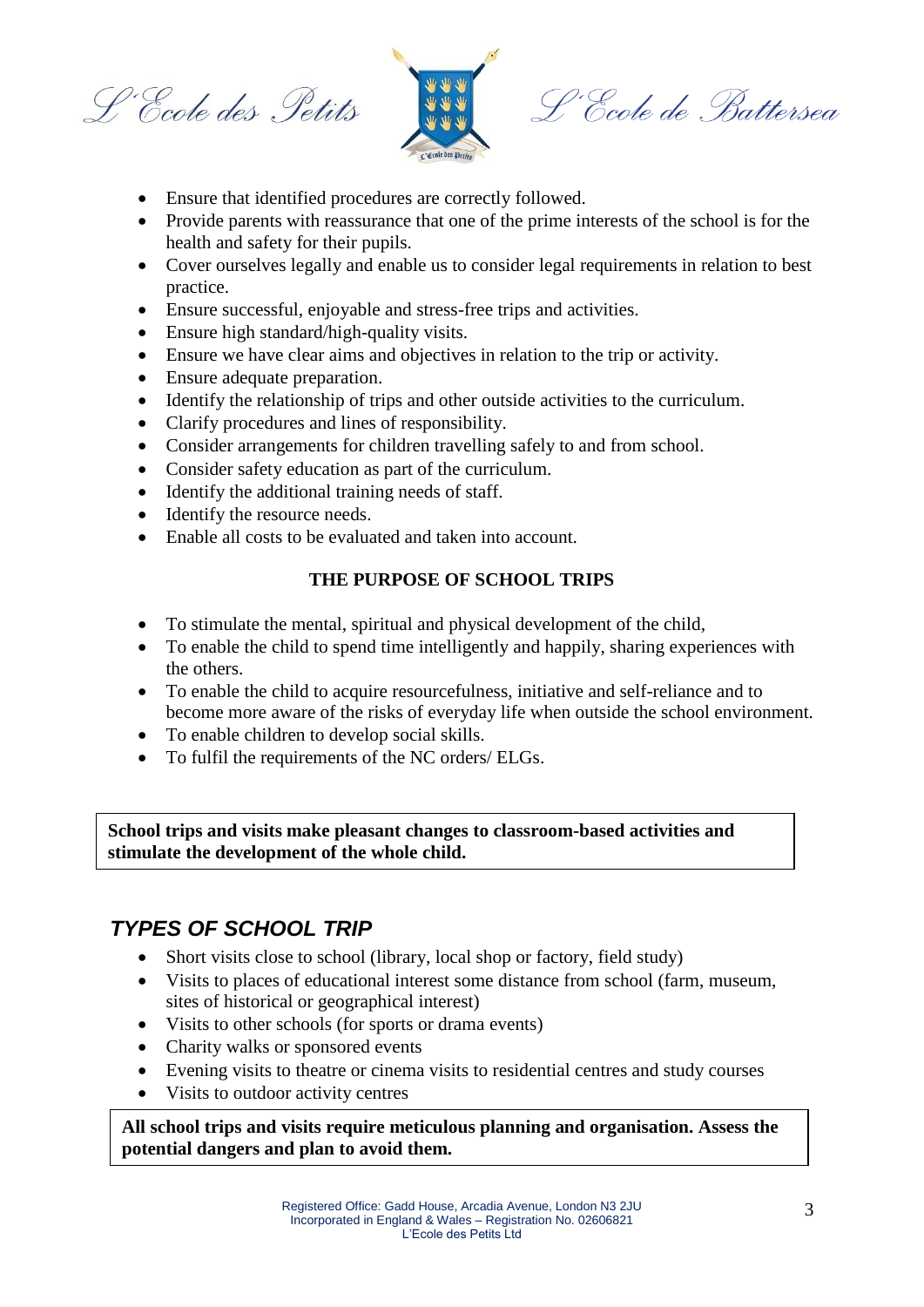L'Ecole des Petits



L'École de Battersea

# *LEGAL RESPONSIBILITIES*

**Before undertaking any school trip you are legally required to complete a full written risk assessment. Schools have a duty of care towards pupils and in an activity where there is an element of risk, you need to show that you have considered, and as a result taken 'all reasonable precautions'. As part of your legal Health and Safety duties, you will need to show that there is effective communication at all levels.**

# **HEADTEACHER**

- Is responsible for the negligence of any teacher which arises in the course of their employment.
- Should offer advice on insurance.
- Must be satisfied that the school trip has a clear educational value.
- Must ensure that the school can run efficiently in the absence of anyone on a trip.
- Has a responsibility to ensure that all school trips comply with regulations in every respect and if this responsibility is delegated, it must be to a competent person.
- Must ensure that all activities are properly planned and supervised and that pupils' safety is paramount.

# **TEACHERS**

- Have a common law duty to act with care as befits a trained and experienced adult.
- Must ensure the meticulous planning and preparation of the school trip including a risk assessment of all activities.
- Are responsible for all pupils in their care throughout the entire journey.
- Must safeguard the health and safety of pupils both on the school premises and in authorised activities elsewhere.
- Must maintain good order and discipline at all times.

## **NON-TEACHERS**

- Must accept the normal common law duty of care to act as a responsible parent towards the children
- Are not held accountable as teachers.

# **STAFF: PUPIL RATIO**

There is no definitive number for staff: pupil ratio. A number of factors must be considered:

- The age, sex and ability of the pupils
- The number of pupils involved
- Their previous experience of being away from school/home and of the activities involved
- The amount of risk
- The time of year
- The experience and quality of the supervisory staff available.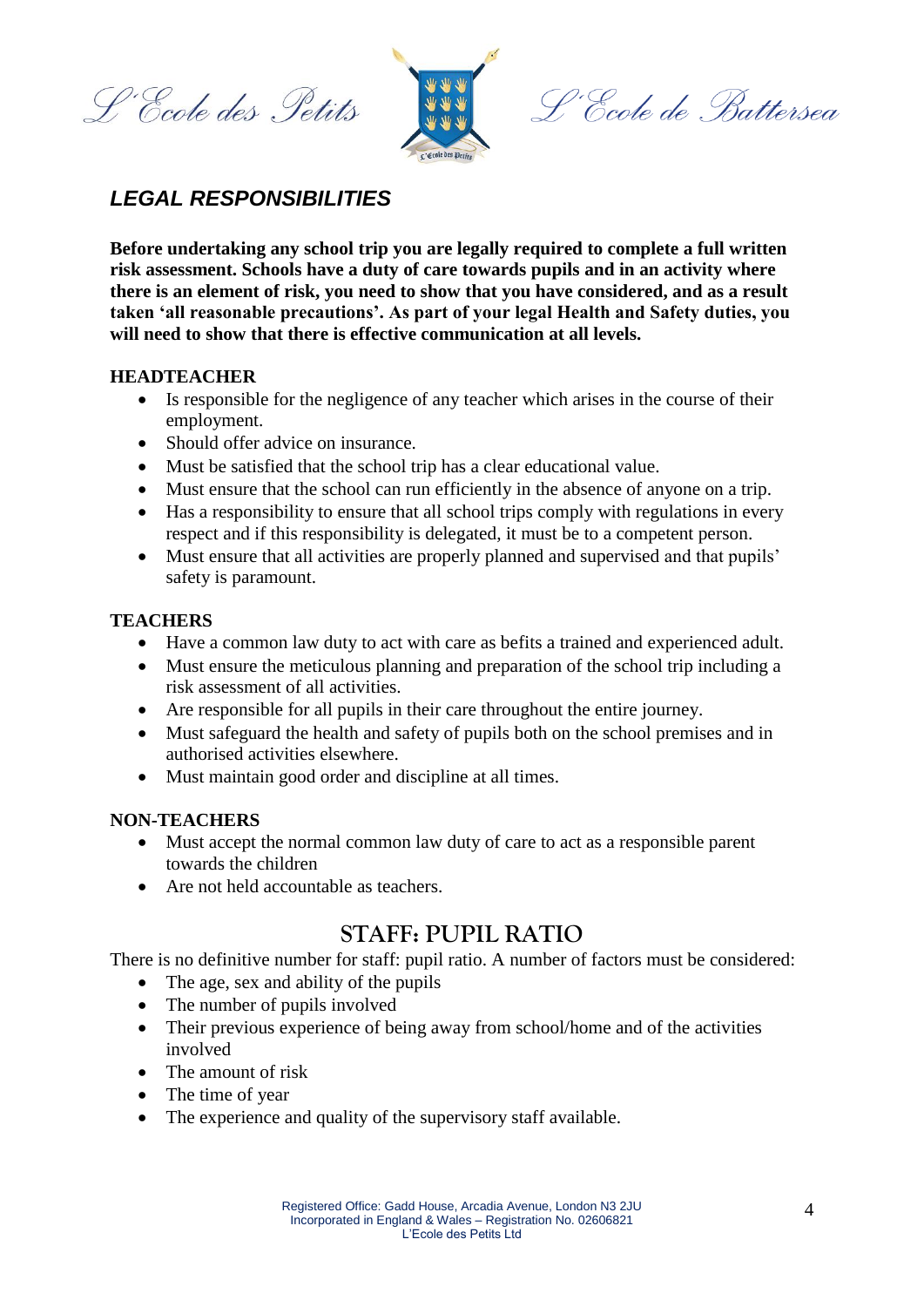L'Ecole des Petits



L'École de Battersea

In all cases, the duty remains with the Headteacher and leader to ensure adequate supervision for the particular group and for the particular activity. At L'Ecole des Petits, the age of the children in

the class determines the number of adults needed for school outings. For example, 3-year-olds in Level 1 requires 1 adult:3 children, whilst for 6-year-olds in C.P the ratio is 1 adult: 6 children.

Permission must be sought from the Headteacher should a teacher wish to deviate in any way from the standard ratios set. A judgement can only be made when all risks have been assessed. Teachers should keep a written record of that assessment and reasons for the final decision.

# *PLANNING A SCHOOL TRIP*

Preparation and planning are the key to a successful and safe school trip. This depends to a large extent on the leader's ability to carry out an accurate risk assessment; to forsee all the dangers and difficulties and to make plans to avoid them. Advance planning could reveal that to allow a particular activity or the whole trip could expose the children to unacceptable levels of risk. Although it is very disappointing to cancel a trip, it is the only responsible course of action to take.

# **RISK ASSESSMENT**

There are five steps to risk assessment. They are:

- Look for hazards
- Decide who might be harmed and why
- Evaluate the risks and decide whether the existing precautions are adequate or whether more should be done
- Record your findings
- Review your assessment and revise if necessary

Risk assessment for educational visits can be usefully considered as having three levels.

- **Generic activity risk assessments** which are likely to apply to the activity wherever and whenever it takes place
- **Visit/site-specific risk assessments** which will differ from place to place and group to group
- **Ongoing risk assessments** that take account of, for example, illness of staff or pupils, changes of weather, availability of preferred activity

It is this latter category- ongoing risk assessment that is crucial if new dangers emerge during the visit. Changing circumstances can radically alter the safety of an activity and staff should always err on the side of caution.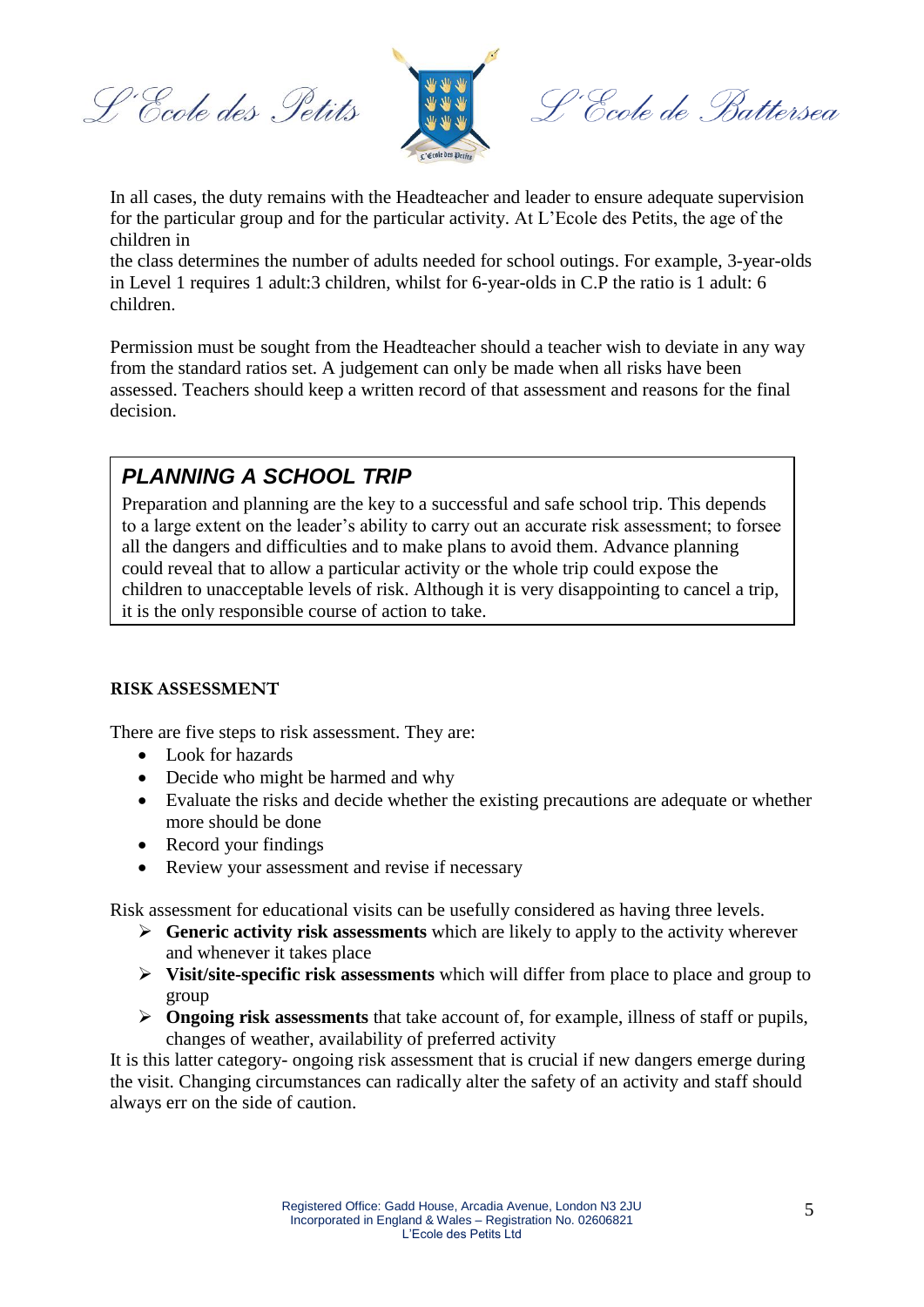L'École des Petits



L'École de Battersea

#### **PRE-VISITS**

In order to undertake a full and comprehensive assessment of risks, it will be essential in most cases to undertake a pre-visit. Even when the visit is made regularly, risks should be reassessed from time to time. When undertaking a risk assessment, a number of variables need to be taken into account:

- The number of pupils involved
- The age of pupils, their sex, ability and general behaviour
- The previous experience of the group in undertaking off-site visits
- The time of day and the time of year
- The travel arrangements
- The hazards of the environment being visited
- The numbers, experience and quality of the accompanying staff and volunteers
- The nature of the activity.

#### **VOLUNTARY HELP**

The success of an educational visit often relies on upon the good services and willingness of volunteers to accompany the trip. The role of the volunteer must be carefully considered and their legal responsibilities carefully understood. To offer help voluntarily does not negate legal responsibilities.

Checks should be carried out on volunteers who will have regular contact with pupils. The school guidelines and a clear statement of the volunteer's responsibilities should be made available before they take part. The school should always make the final decision as to which volunteers accompany a visit: not all volunteers are suitable.

Every volunteer accompanying should know precisely what their role is and understand that they have a responsibility to follow the instructions of the party leader.

#### **COMMUNICATION**

Parents should always be made aware when their children are leaving the school premises. In certain circumstances, parents may wish to exercise their rights to refuse to allow their child to take part in a visit. Under such circumstances, the school will make alternative arrangements for the pupil.

## **FIRST AID**

In all cases, it would be appropriate to ensure a first aid box is available during the course of an off-site visit. It is sensible to have at least one trained first-aider on every visit. However, this is not always possible.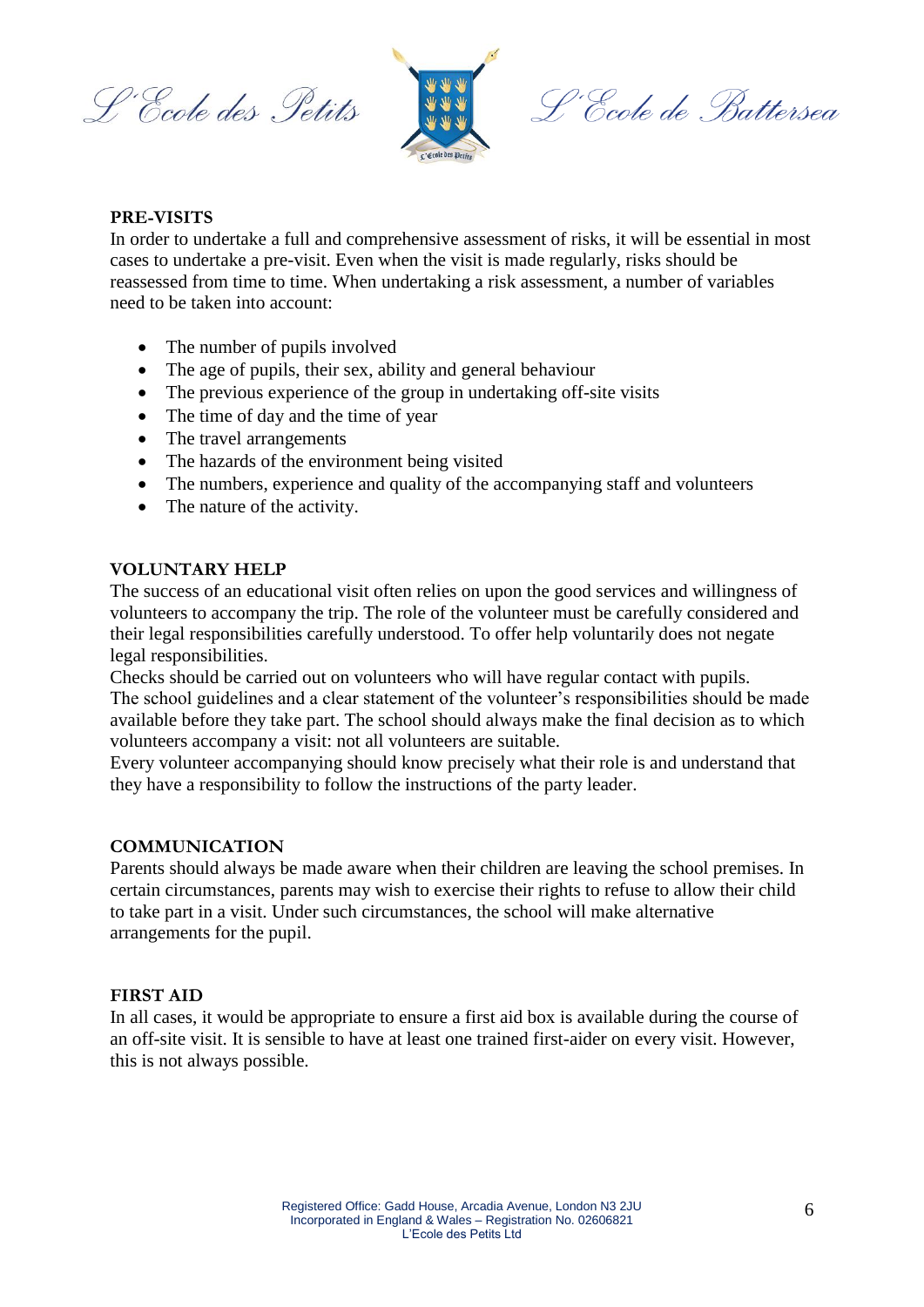L'Ecole des Petits



L'École de Battersea

# **INSURANCE**

When a trip is undertaken as part of the normal school curriculum, even though it is conducted off-site, the insurance arrangements for the school will prevail. For residential trips, particularly trips abroad, the company must be informed prior to the departure.

# **EMERGENCY PROCEDURES**

Refer to the school procedures for Critical Incidents.

# **DISCIPLINE**

Activities will always be conducted according to the school's disciplinary policy. The need to ensure appropriate behaviour during an activity will be assisted by thorough preparation of the pupils, staff and volunteers taking part in the visit. Clear standards should be identified and adhered to.

# **EDUCATIONAL VISITS RISK ASSESSMENT POLICY**

As with all aspects of our school, the safety of our pupils is paramount. Therefore to ensure that we take every care possible we have devised the following form that is to be completed in advance of educational visits. This is to be filled in by the group leader (teacher) and then returned to the Educational Visits Coordinator (Sophie Moyon) for filing. Most of the information required is available from the coordinator, or from the documentation forwarded to the school by the relevant organisation.

Where possible it is recommended that teachers visit new locations before the outing with children takes place.

Team leaders should receive the school outing information and travel details at least one day prior to the visit.

It is vital to consider the following points prior to a visit:

- **Children with food allergies, asthma or pollen allergies**. Teachers may want to encourage parents to accompany their child on a visit in case of serious allergies or medical conditions. If medication is brought along, it should be clearly labelled with the child's name, and teachers must bring consent forms allowing medical treatment to be administered by a qualified person.
- **Accompanying adults**. The recommended ratio varies according to the pupil's age.
- **Team leaders** should be provided with a school first aid kit by the Health and Safety Coordinator (Mrs Brisset, Headmistress), as well as a mobile phone in case of accidents and emergencies. (Teachers may wish to bring their own as long as their number is registered with the school).